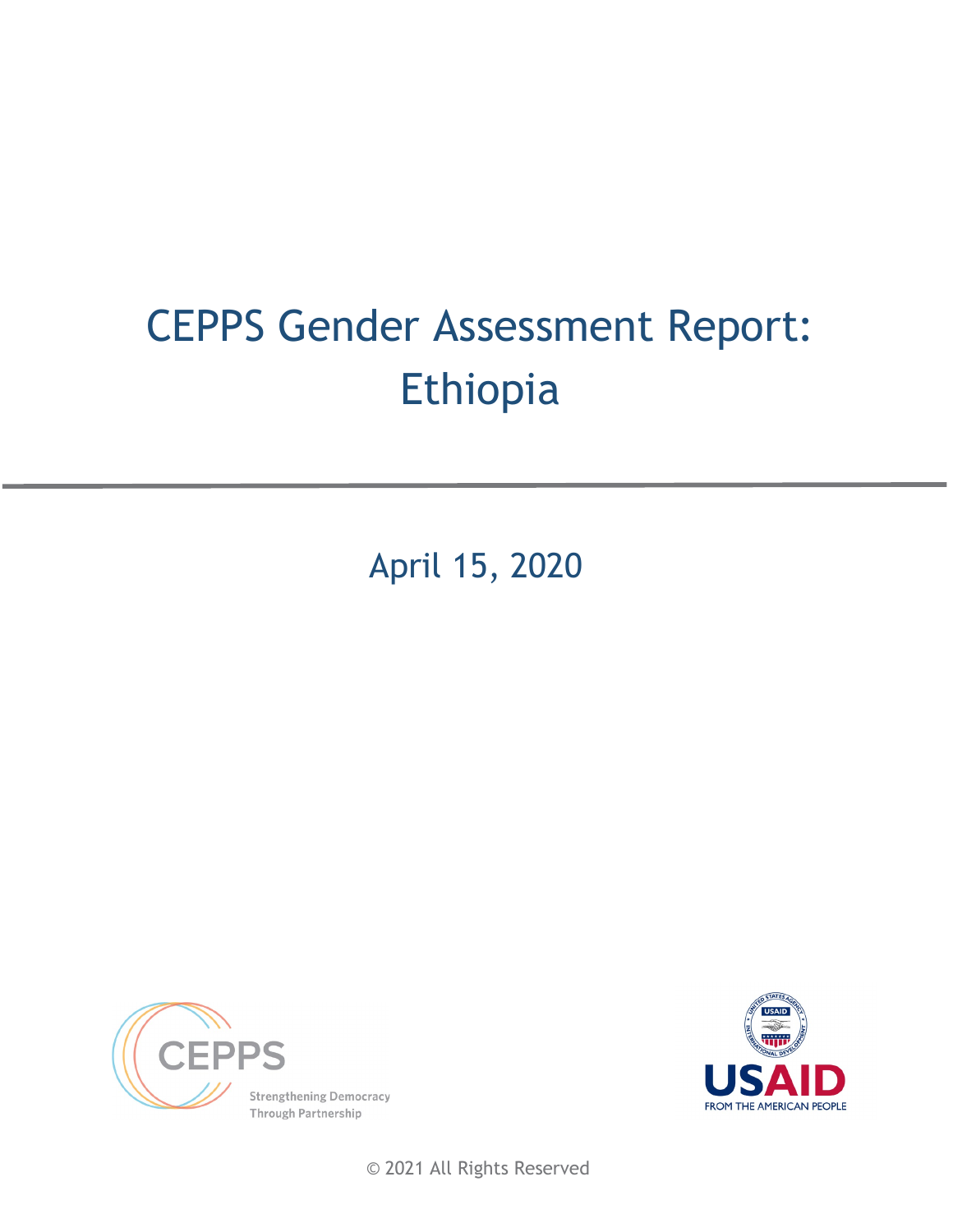

*CEPPS Ethiopia Gender Assessment Report*

Copyright © 2021 CEPPS. All rights reserved.

Permission Statement: No part of this work may be reproduced in any form or by any means, electronic or mechanical, including photocopying, recording, or by any information storage and retrieval system without the written permission of CEPPS.

Requests for permission should include the following information:

- The title of the document for which permission to copy material is desired.
- A description of the material for which permission to copy is desired.
- The purpose for which the copied material will be used and the manner in which it will be used.
- Your name, title, company or organization name, telephone number, fax number, e-mail address and mailing address.

Please send all requests for permission to: CEPPS Administrative Director Attention: Kira Ribar 1225 Eye Street NW, Suite 800 Washington, DC 20005

*Disclaimer: This publication was made possible through the support provided by the United States Agency for International Development (USAID) as part of the Global Elections and Political Transitions Award. The opinions expressed herein are those of the authors and do not necessarily reflect the views of USAID. Any reproduction of all or part of this report must be approved by the International Republican Institute.*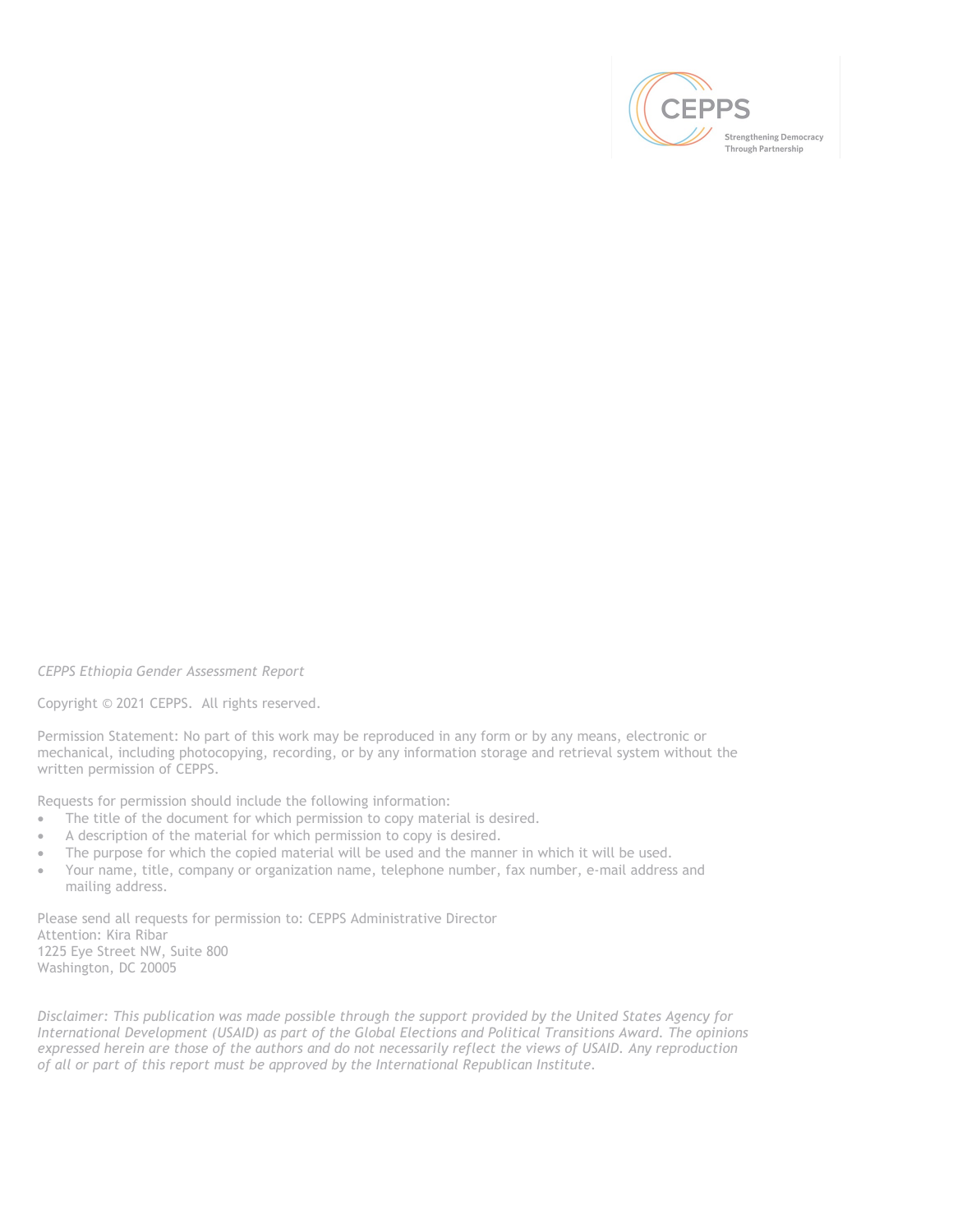

# **Executive Summary**

#### **Summary of Program Background and Assessment Purpose**

The purpose of this gender assessment is to inform CEPPS program strategies on how to further promote the full and active participation of diverse groups of women in Ethiopia's 2021 election cycle and beyond. CEPPS is conducting a three-year program to strengthen democratic institutions and processes that will advance reform and safeguard democratic principles in Ethiopia. The Ethiopia Elections and Political Processes Program (EEPPP) is working toward the objectives of: promoting meaningful participation of all citizens in their political systems including women, youth and other traditionally marginalized groups; promoting the integrity of elections to peacefully and democratically select leaders; harnessing the comparative advantages of media and technology to promote citizen understanding and transparent political competition; and promoting competitive and representative multiparty political systems. At the outset of the program, using CEPPS's inclusive gender assessment framework, CEPPS partners conducted a coordinated gender assessment to look at three primary focus areas, gender and elections, civil society and political parties, with each partner taking the lead on assessing the opportunities and barriers for gender equality and women's participation within their primary program areas. CEPPS partners used tested, rigorous data collection tools and politically-informed analysis to assess the status of women's participation in the electoral process as voters, candidates and election administrators, as well as to provide the following evidence-based recommendations for strengthening the gender responsive, inclusive nature of the election cycle and beyond. CEPPS partners utilized an inductive, mixed-methods approach through desk-based review, followed by in-country interviews, focus-group discussions and other methods of qualitative research.

CEPPS has designed an inclusive monitoring, evaluation and learning (IMEL) approach to better ensure that an inclusion lens is integrated into all aspects of these processes. As a multi-dimensional, systematic approach utilized across all aspects of the program lifecycle, inclusion creates more responsive, representative and accountable social and political structures in which all individuals,

*CEPPS's technical approach to inclusion requires thinking about our Partners, Processes, and Products and asking key questions about:*

*Who is included and excluded in the work we do?*

*What barriers exist that exclude or limit access for different groups or individuals?*

*How do we eliminate or mitigate barriers and increase access, participation, and representation in our work?* 

*How could we increase access and inclusivity in our planned products/activities/deliverables? What* 

*products/activities/deliverables would increase access, inclusion, and participation?*

regardless of identity, are able to fully enjoy their human rights and exercise their rights as citizens. CEPPS employs a multifaceted technical approach to inclusion that includes the following elements:

1)Integrating an inclusive gender analysis into all aspects of program design, implementation and evaluation that fully considers the ways in which individuals with multiple marginalized identities are uniquely impacted and how this affects both their access and barriers to participation in electoral and political processes;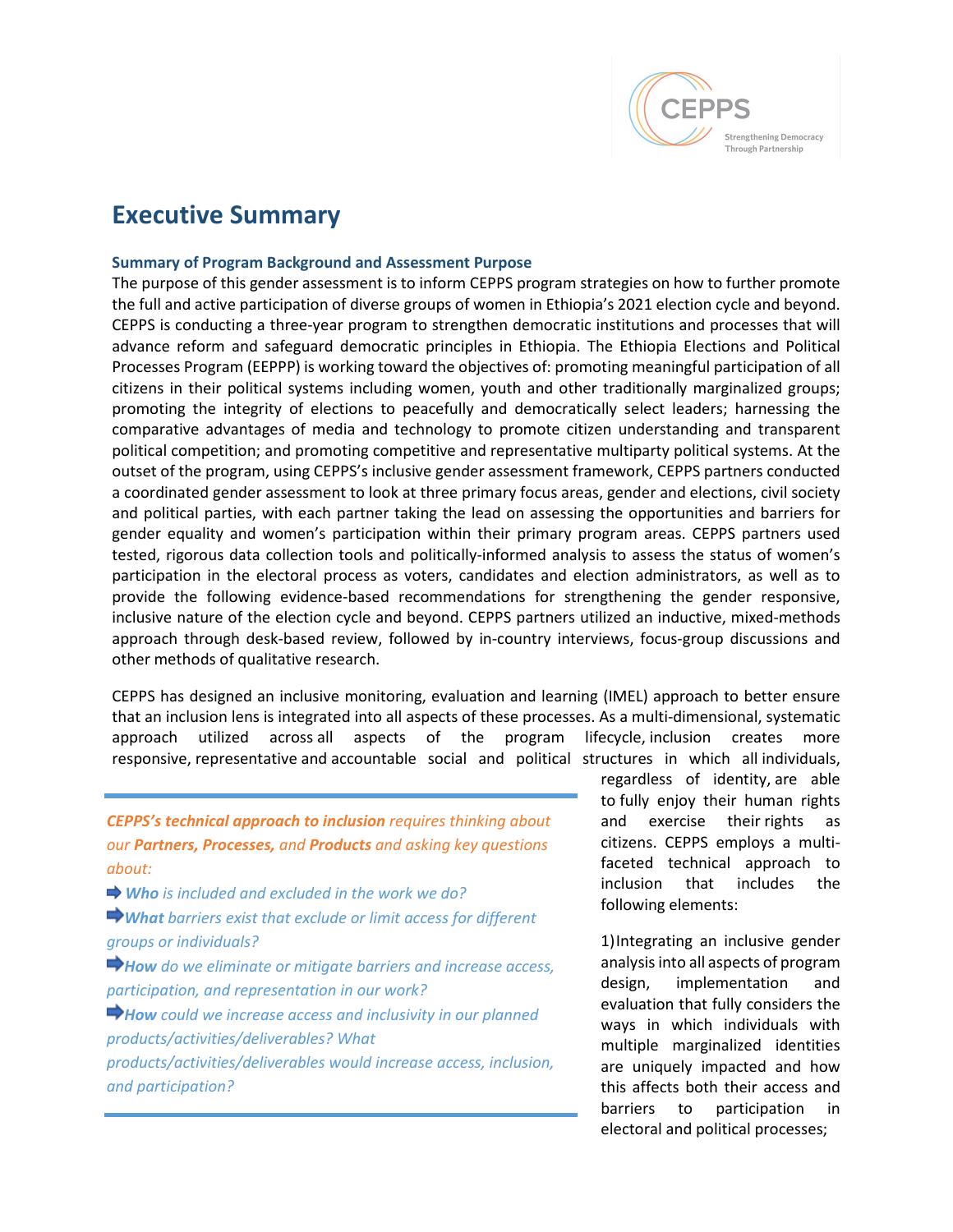

- 2) Pursuing a dual track programming approach in which gender equality and social inclusion are both mainstreamed across all activities *and* specific activities targeting a particular marginalized group(s) are undertaken; and
- 3) Throughout the project lifecycle, key inclusion questions are consistently asked in the context of the 3 Ps of Inclusion - *partners*, *processes*, and *products*.

An IMEL approach, therefore, is grounded in the important questions and issues that should be addressed from an inclusion perspective throughout the program lifecycle, beginning with gender and baseline assessments. This IMEL approach informs both the design of the gender assessment as well as the recommendations contained within.

#### **Summary of the Status of Women and Women's Political Participation in Ethiopia**

The status of women in Ethiopia and the opportunities available to them have seen improvements in recent years with the opening up of civil society and the political space. However, persistent patriarchal cultural norms, ethnic and political conflict and harmful traditional practices continue to create barriers to women's equitable and active participation in society and public life. While Ethiopia recently appointed its first female president, and half of all ministerial positions are now occupied by women, women are still underrepresented in politics at the parliamentary, regional and community levels. They have low representation in leadership positions across different institutions, government departments and agencies at the national and subnational levels, and are frequently excluded from decision-making processes. The newly opened political space following the appointment of reform-minded Prime Minister Ahmed Abiy has also seen an increase in ethnic tensions and hate speech. This has created higher levels of generalized insecurity and will impact the levels of women's political and electoral participation in 2021 and beyond.

#### **Summary of Findings and Recommendations**

# *Category: Socio-Cultural Climate and Gender Norms*

**Finding 1-1:** A significant number of interviewees reported persistent and pervasive patriarchal gender norms throughout Ethiopian culture driving women's exclusion from public life, including politics. These patriarchal gender norms, including responsibility for unpaid domestic labor, significantly restrict women's time and ability to engage in politics as elected officials, party members and voters.

# *Recommendation 1-1: Women's rights organizations, particularly those with a regional focus and reach at the rural level, need capacity building to provide targeted civic education to women both in terms of the importance of their vote and to address the socio-cultural norms that may prevent women from voting.*

# *Category: Gender-Based Violence*

**Finding 2-1:** Widespread sexual and gender-based violence (SGBV) nationwide are likely to act as significant barriers to women's participation throughout the election cycle, with particular regard to accessing polling places on election day. This is further compounded by ongoing ethnically-based conflict and generalized violence in the Oromo regions, where according to Network of Ethiopian Women's Associations (NEWA), "women are used as instruments of conflict" and are particularly vulnerable to sexual violence.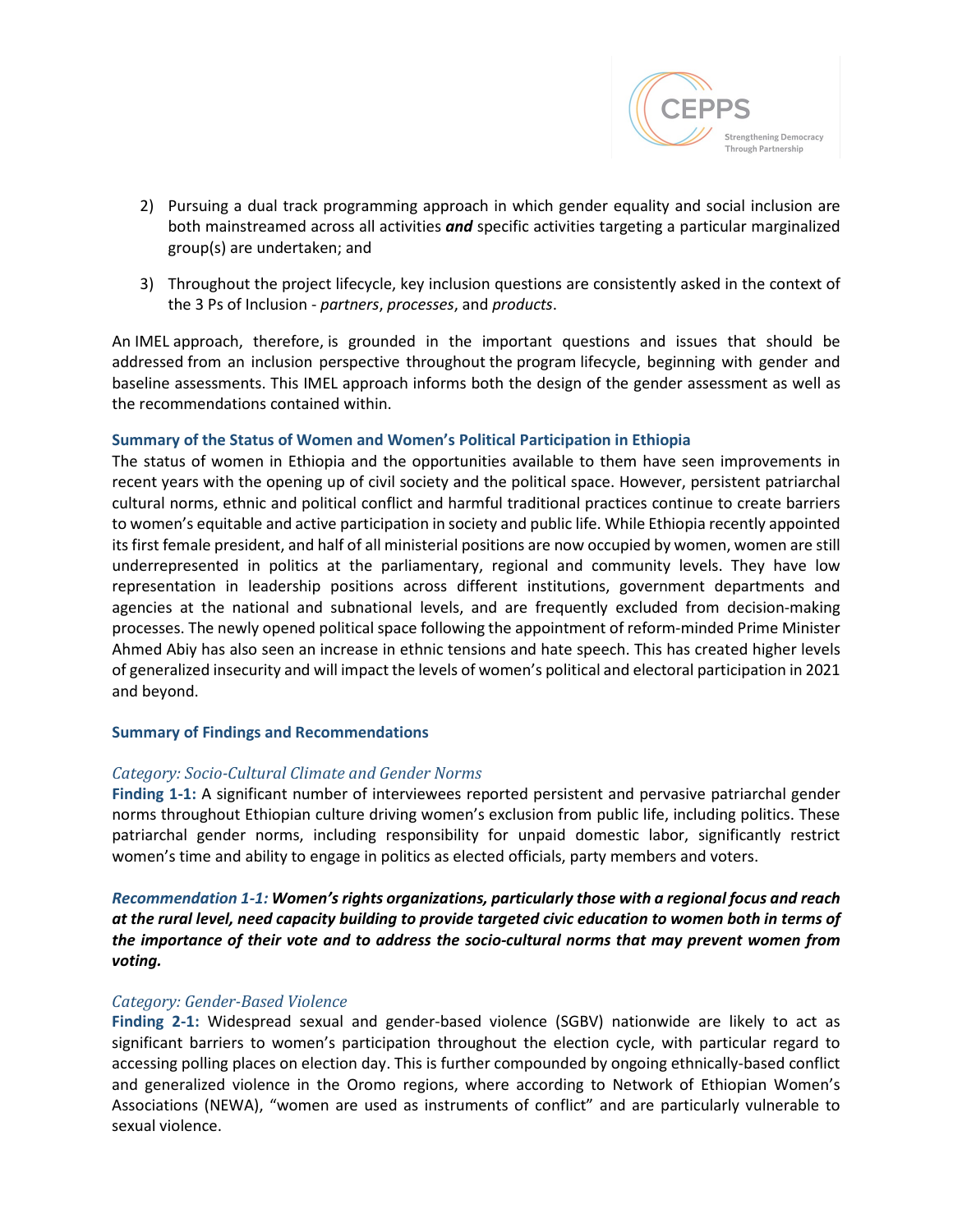

*Recommendation 2-1: Monitoring violence against women in elections (VAW-E) and encouraging authorities to put in place mechanisms for women's safe participation in electoral processes as voters, candidates and election officials, remains an essential priority.*

#### *Category: Political Parties*

**Finding 3-1:** While Ethiopia's proportion of women in parliament (38.8 percent) is above the regional average (24.1 percent), this is likely due to a voluntary party gender quota of the ruling party rather than because of a gender quota codified in the legal or regulatory framework. Historically, and for the upcoming elections, there are no legislated gender quotas for any level of government, and gender quotas for women's participation and leadership in political parties are voluntary.

**Finding 3-2:** Though women have reached parity at the ministerial level and represent 38.8 percent of parliamentarians, many women in political parties, including the Ethiopian People's Revolutionary Democratic Front (EPRDF) and newer opposition parties, still face marginalization and disempowerment.<sup>[1](#page-4-0)</sup> Negative societal attitudes toward women and their role in both political processes and leadership positions remain the greatest obstacle to elevating the status of women and increasing their meaningful civic and political participation.

# *Recommendation 3-1: In order to ensure that the current rates of women in parliament do not decrease as a result of the 2021 election, political parties should be encouraged and supported to adopt voluntary gender quotas.*

*Recommendation 3-2: Political parties should review and develop foundational documents, regulations, policies and intra-party procedures (e.g. strategic plans, codes of conduct, etc.) to directly support women's meaningful participation and leadership within the party and as candidates.*

#### *Category: Civil Society*

**Finding 4-1:** The March 2019 Organizations of Civil Societies Proclamation maintained the space available for civil society to participate in political and election-related activities, including monitoring and mitigating VAW-E.<sup>[2](#page-4-1)</sup> Multiple women's rights and other CSOs reported that they will need significant time, effort, and inputs to support strategic planning, scaling up their scope and reach, and resource mobilization to be able to conduct these activities in a robust way at a national level.

**Finding 4-2:** While there was no consensus from CSO stakeholders on the most urgent priorities regarding what needs to change in order for women to more actively participate in political and civic spheres, social norm change and capacity building for women leaders ranked high.

*Recommendation 4-1: The international community, including CEPPS partners, should provide technical and financial assistance to women-focused CSOs to build a greater network of civic organizations that specifically focus on women's political participation and needs in the election cycle and beyond.*

#### *Category: Civic and Voter Education*

**Finding 5-1:** Interviewees identified civic education to be the initiative that will best mitigate the disparity in political participation by women.

<span id="page-4-0"></span><sup>&</sup>lt;sup>1</sup> CEPPS partners reference EPRDF throughout this document as they were still the ruling coalition in place during data collection. However, at the date of drafting, the EPRDF has been dissolved and the ruling coalition for 2020 and beyond is the newly-formed Prosperity Party.

<span id="page-4-1"></span><sup>2</sup> *Government of Ethiopia (GOE)*, 2019.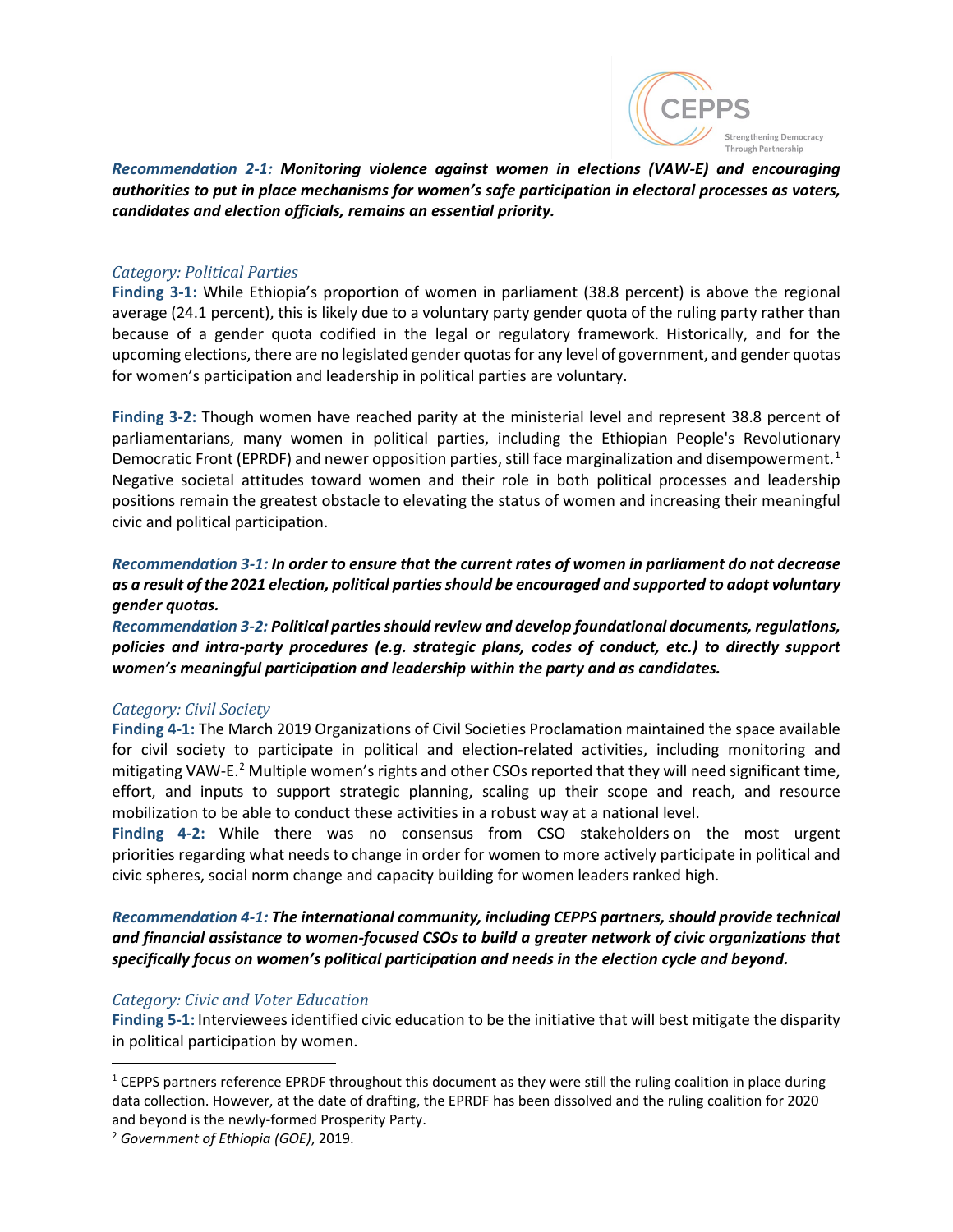

*Recommendation 5-1: Voter and civic education messaging should be both targeted and inclusive, with key messages focusing on the importance of the vote, the secrecy of the ballot and the ability of elections and voting to act as an accountability mechanism for current government, party actors and policy outcomes.*

*Recommendation 5-2: CSOs and other electoral stakeholders should ensure that their outreach strategies are targeted and inclusive of issue areas that are specific to the needs and priorities of different groups of women.*

#### *Category: Media*

**Finding 6-1:** Women, especially in rural areas, have less access to reliable, non-partisan news and information related to politics and elections compared to men due to men's greater access to media platforms and social networks. Even when news about elections, parties and candidates is shared via television or radio, patriarchal gender norms at the household level significantly limit women's time and space to engage.

**Sub-Finding 6-1A:** Of the media platforms that women are able to access, interviewees identified radio and word of mouth as the most accessible mediums to get information.

*Recommendation 6-1: Engagement and capacity building with media actors should monitor and assess residual state media's national reach within and beyond Addis. Additionally, state media monitoring is necessary to address gender-bias in reporting and ensure adherence to rules of nonpartisanship.*

# *Category: Voter Registration and Voters List*

**Finding 7-1:** Certain aspects of the voter registration process as laid out in the new electoral law may provide pathways to make registering more accessible to women, including locating registration centers close to communities and ensuring no photo requirements for voter identification. However, capacity at the local level to implement national policy, as well as the requirement for voters to re-register ahead of the 2021 elections will continue to disproportionately affect women's and other marginalized populations' ability to register to vote.

# *Recommendation 7-1: Ensure a robust, inclusive voter information campaign about the registration process.*

# *Category: Legal Electoral Framework and Domestic Electoral System*

**Finding 8-1:** Ethiopia has made significant strides in ratifying and recognizing international agreements as well as developing its own national policies that broadly affirm women's equal rights. Specific implementation and enforcement mechanisms to improve women's meaningful participation in politics remain lacking.

# *Recommendation 8-1: Set target proportions for women's representation as election officials as part of a regulatory framework.*

*Recommendation 8-2: Support increased women's participation as candidates by introducing regulatory incentives that reduce barriers to participation.*

#### *Category: Electoral Management Body and Administration*

**Finding 9-1**: Women are relatively well-represented as National Electoral Board of Ethiopia (NEBE) staff, but still lack representation in regional office leadership.